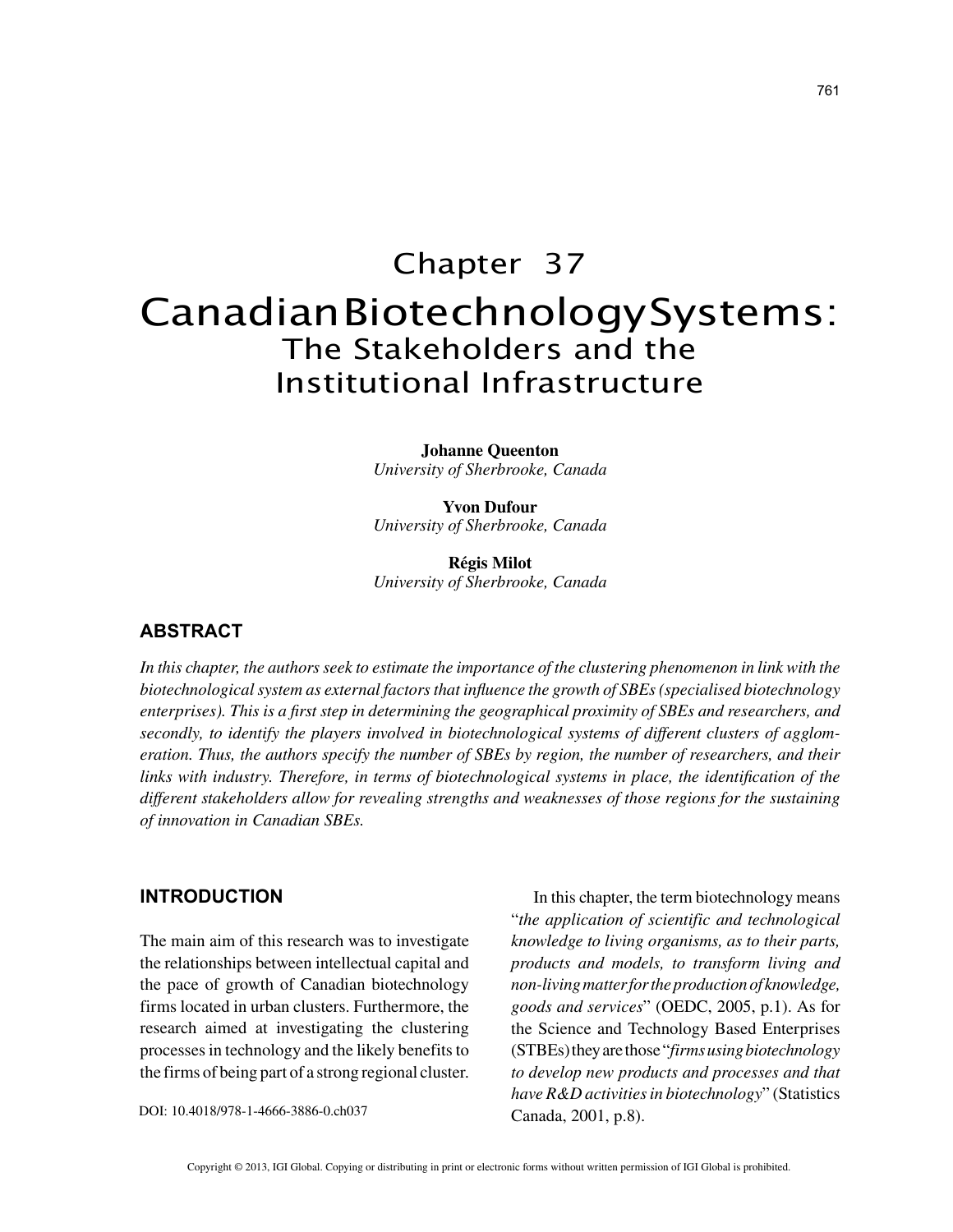The study focused on human health biotechnology because some of the most important discoveries in recent years have been made in that particular industrial application. Furthermore, the research looked into the role of those people regarded as "Star Bio-Scientists" - that is to say those individuals featuring on top of the chart because of the number of patents they held and scientific papers they have published - in the process of starting-up and managing the STBEs in a sample of 150 firms of the Canadian human health biotechnology industry.

First, the features of STBEs are briefly described. Then, the system approach is presented before the innovation system's approach as used in the context of the economic literature is explained. Reasons for using the technological systems approach are provided and so are its major shortcomings as well as its occurrence in studying biotechnology innovation processes in Canada.

# **The Systems Approach: A Definition**

The most common definition of the word "system" that can be found in modern English dictionaries is: *"a group of interacting, interrelated, or interdependent elements forming a complex whole"* (Cambridge Dictionary Online). As Hugues (1987) pointed out all systems are therefore conceived of three key elements:

- 1. The components;
- 2. The relations and
- 3. Their characteristics.

The "components" are the operational parts of a system. They can be of different nature: actors or organizations like the researchers, the companies, the banks, the venture capital firms, the universities, the research institutions, the hospitals and other public organizations. They can also be physical artefacts or technologies such as the drugs, the diagnostic tests and the technological processes. The second element of a system is the relations: They are the interactions between the components. Features and behaviours of each component of a system can change the features and behaviours of the others. Because of their interdependencies, a particular component does not display the same behaviour when it is found in another independent sub-system. The most important relationships in an innovation system are the communication and the acquisition of technological knowledge that usually takes place inside formal and informal networks as well as in the community of practices. Relationships can also be developed via financial and non-financial interactions. Some technological knowledge can be passed on in spite of intention. In such a case, the term "spillovers" is often used. Technological knowledge can also be communicated in full intent from the sender to the receiver (Hughes, 1987). In any cases, the transfer of knowledge is more not done without a significant investment of time and energy from the receiver that must have already developed the competencies in order to use that new knowledge. Furthermore, the process of technological knowledge acquisition usually involves a collaborative process that has been lasting for some time. Highly skilled workers move between firms exchanging knowledge. As a result, the firms can perform continuous knowledge reconfigurations, adjust product to changing market needs and create new applications.

The third element of all system is the "characteristics". They are the various properties of the components and the links between them. They characterize the system "*because the components of a technological system interact, their characteristics derive from the system*" (Hughes, 1987, p. 52). In other words, the key characteristics to understand the systems are related to the function perform by each of them and their apparatus. The key functions of an innovation system are to create, diffuse and use technologies of economic value (Carlsson & Eliasson, 1994). The dynamic properties of a system – its solidity, its flexibility, and its skills at generating change as well as reacting